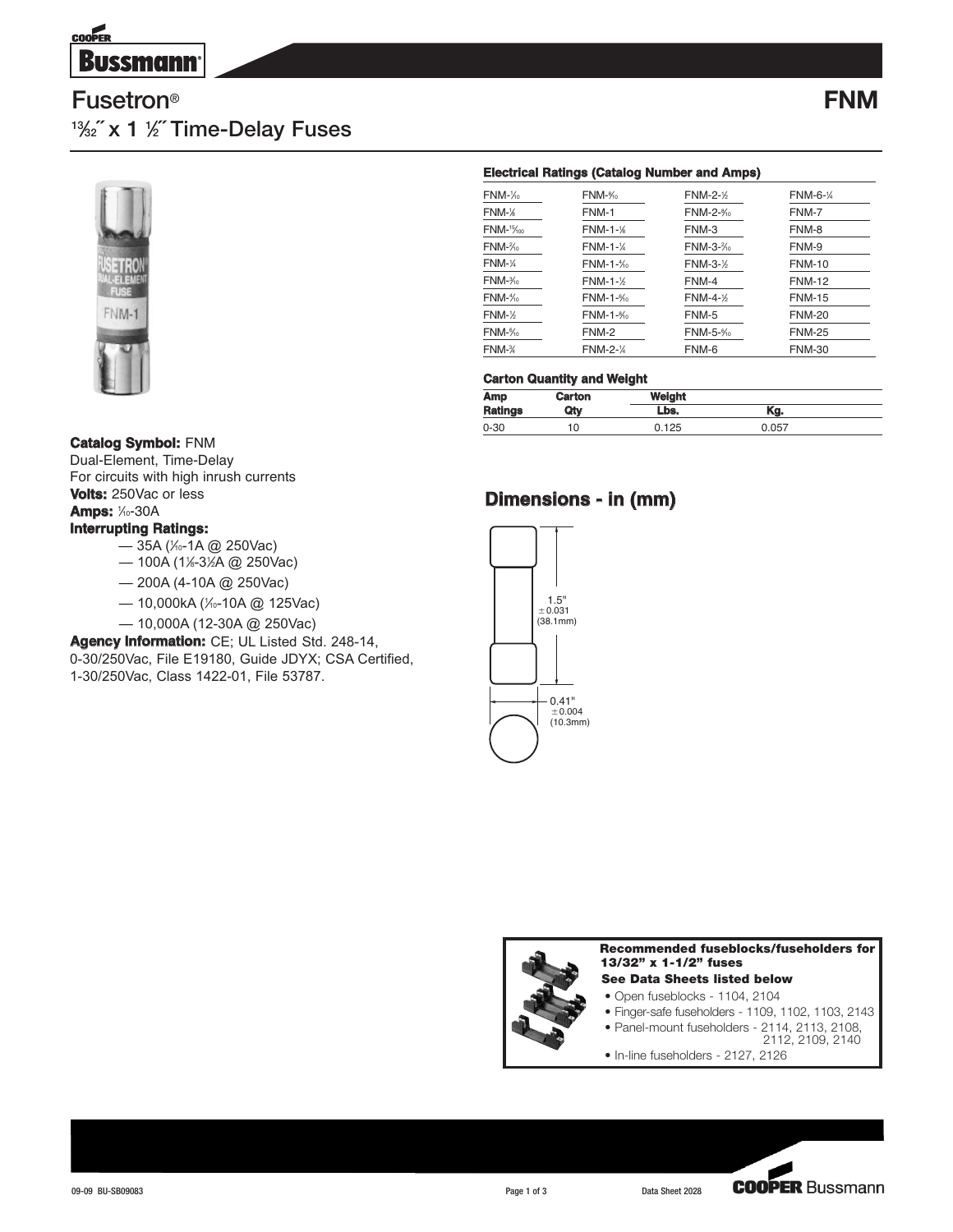#### **Time-Current Characteristic Curves–Total Clearing**



**COOPER Bussmann** 

09-09 BU-SB09083 Page 2 of 3 Data Sheet 2028